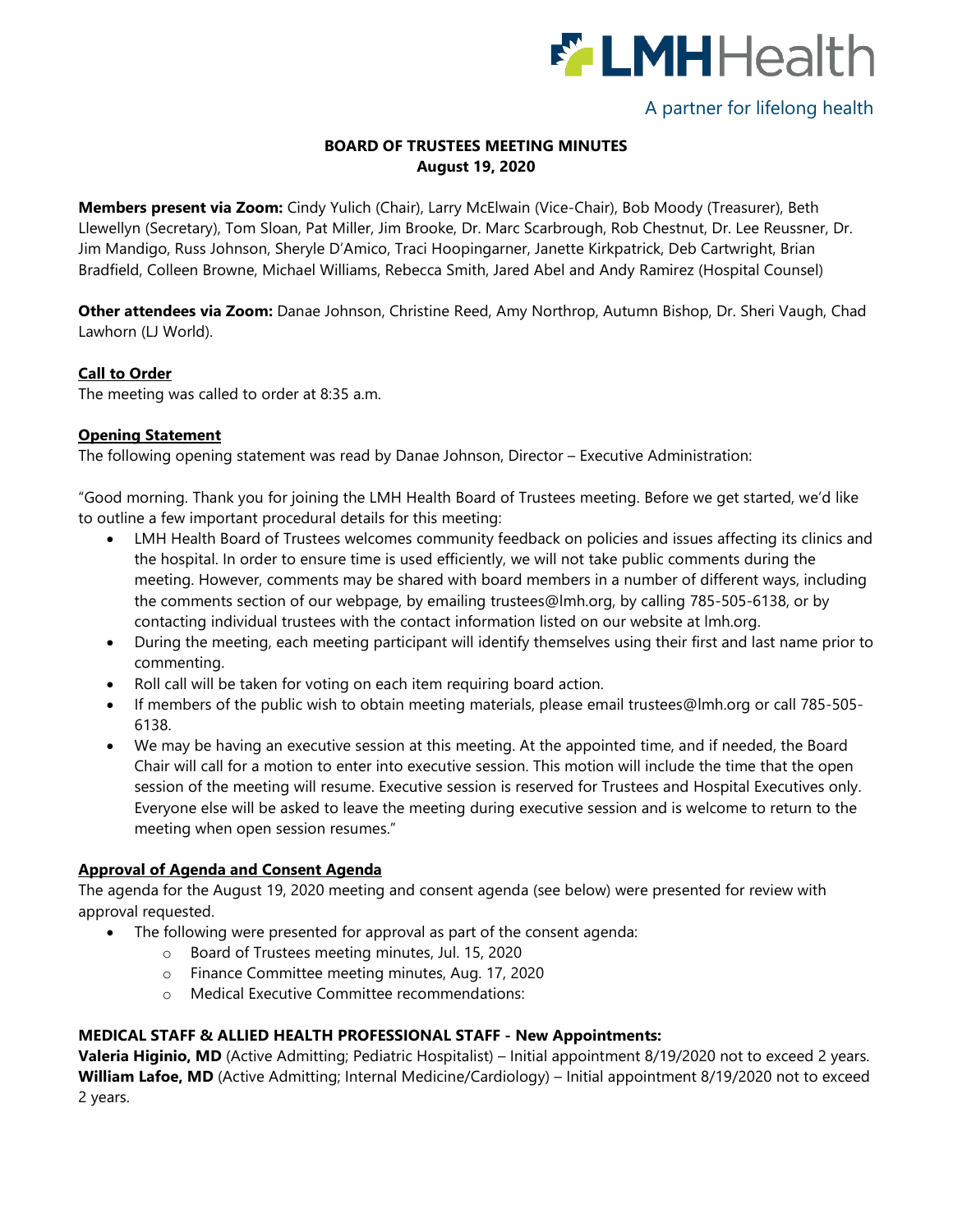

**Robert Davis, CRNA & Zachary Wright, CRNA** (AHP; Sponsors: Lawrence Anaesthesia) - Initial appointment 8/19/2020 not to exceed 2 years.

**MEDICAL & LMH EMPLOYEE/ALLIED HEALTH PROFESSIONAL STAFF – Reappointments: Carl Anschutz, MD** (Active Admitting; Medicine) – Reappointment 9/1/20 not to exceed 2 years. **Robert Beck, MD** (Active Admitting; Medicine) – Reappointment 9/1/20 not to exceed 2 years. **Matthew Carey, MD** (Active Non-Admitting; Medicine) – Reappointment 9/1/20 not to exceed 2 years. **Loree Cordova, MD** (Active Non-Admitting; Family Practice) – Reappointment 9/1/20 not to exceed 2 years. **Cathy Dahl, DO** (Active Admitting; OBGYN) – Reappointment 9/1/20 not to exceed 2 years. **Steven Dillon, MD** (Active Non-Admitting; Medicine) – Reappointment 9/1/20 not to exceed 2 years. **Warren Frick, MD** (Consulting; Pediatrics) – Reappointment 9/1/20 not to exceed 2 years. **Emily Heronemus, DO** (Active Non-Admitting; Family Practice) – Reappointment 9/1/20 not to exceed 2 years. **Jessica Howlett, MD** (Consulting; Pediatrics) – Reappointment 9/1/20 not to exceed 2 years. **Kevin Hughes, MD** (Active Non-Admitting; Family Practice) – Reappointment 9/1/20 not to exceed 2 years. **Molly Imber, MD** (Active Non-Admitting; Medicine) – Reappointment 9/1/20 not to exceed 2 years. Larisa Kimuri, MD (Active Admitting; Family Practice) – Reappointment 9/1/20 not to exceed 2 years. **Hallie Kretsinger, MD** (Active Non-Admitting; Medicine) – Reappointment 9/1/20 not to exceed 2 years. **Cathy Shaffia Laue, MD** (Active Non-Admitting; Medicine) – Reappointment 9/1/20 not to exceed 2 years. **Michael Mulhern, MD** (Active Admitting; Surgery) – Reappointment 9/1/20 not to exceed 2 years. **Toni Reynolds, MD** (Active Admitting; Emergency Medicine) – Reappointment 9/1/20 not to exceed 2 years. **Jean Schrader, MD** (Active Non-Admitting; Family Practice) – Reappointment 9/1/20 not to exceed 2 years. **Dan Severa, MD** (Active Non-Admitting; Family Practice) – Reappointment 9/1/20 not to exceed 2 years. **Rebecca Smith, DO** (Active Admitting; Medicine) – Reappointment 9/1/20 not to exceed 2 years. **Kevin Stuever, MD** (Active Non-Admitting; Medicine) – Reappointment 9/1/20 not to exceed 2 years. Holly Dunoon, APRN (LMH Employee; OBGYN) – Reappointment 9/1/20 not to exceed 2 years. **Ryan Fleming, PA** (LMH Employee; Surgery) – Reappointment 9/1/20 not to exceed 2 years. **Kara Joice, PA** (Allied Health; Emergency Medicine) – Reappointment 9/1/20 not to exceed 2 years. **Mallory Larkin, PA** (Allied Health; Surgery) – Reappointment 9/1/20 not to exceed 2 years. **Andrew Scheer, PA** (LMH Employee; Surgery) – Reappointment 9/1/20 not to exceed 2 years. **Crystal Stevens, APRN** (LMH Employee; Family Practice) – Reappointment 9/1/20 not to exceed 2 years.

#### **PRIVILEGE &/or STATUS CHANGES & RESIGNATIONS:**

**Dr Joseph Harvey, DDS** (Consulting; Oral Maxillofacial Surgery) – Resignation effective 7/1/2020. **Stanley Hornbaker, MD** (Active Admitting; IM/Hospitalist) – Resignation effective 9/1/2020. **Mark Taylor, DPM** (Active Admitting; Surgery) – Resignation effective 7/17/2020. **Kayla Fritchey, CRNA** (AHP; Lawrence Anaesthesia) – Resignation effective 8/15/2020. **Vascular Surgeons: Drs. Hance, Arnspiger, DeCamp, Cho & Thors** – Request staff status change to Active Non-Admitting.

MOTION to approve the agenda and consent agenda as presented Made by Tom Sloan, Seconded by Rob Chestnut. Motion carried.

#### **Chairperson of the Board Report**

• No report.

#### **Chief of Staff Report**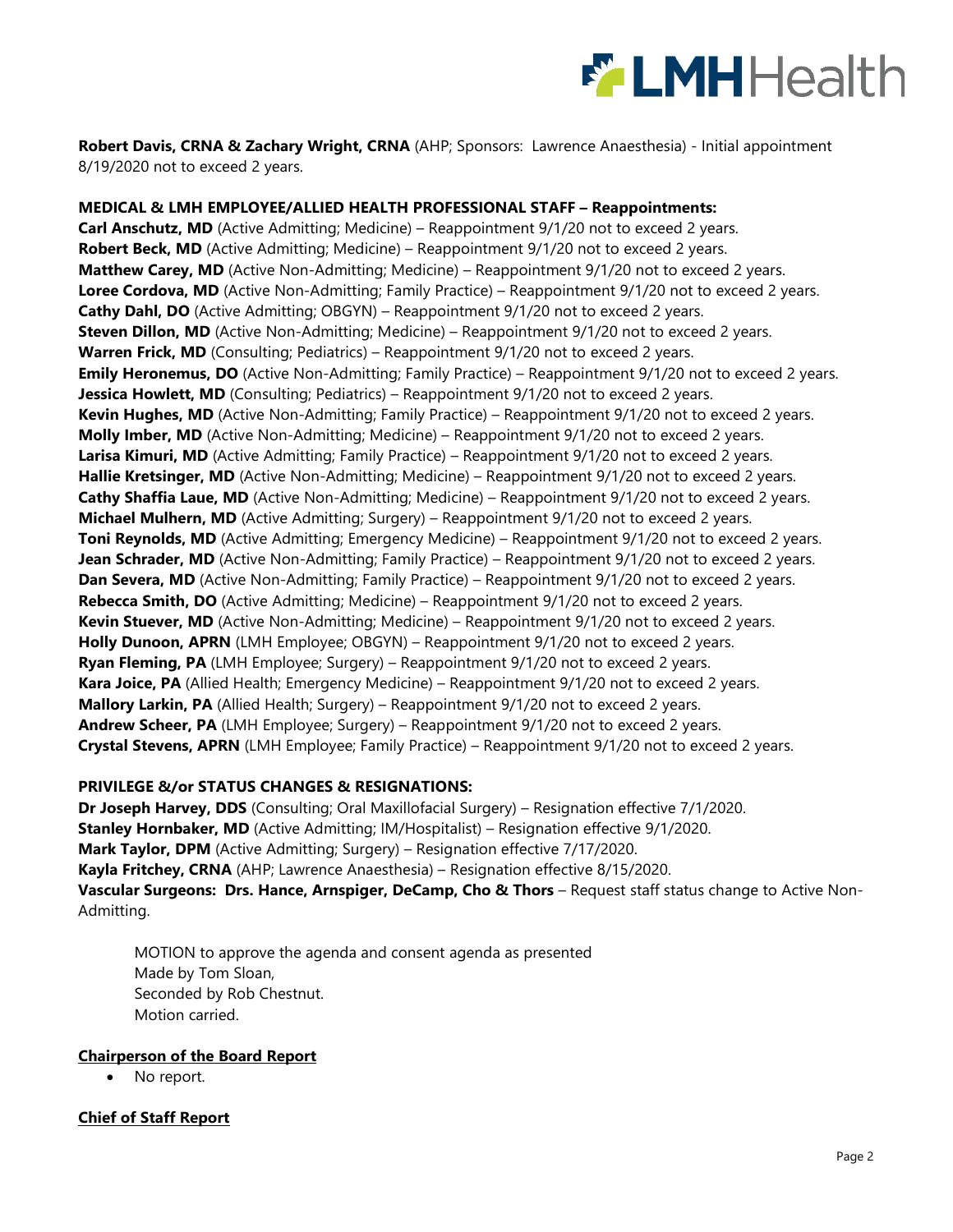

• Jim Mandigo, MD emphasized how important clear communication is between medical staff and administration especially related to contract negotiations, strategic relationship planning and CMO discussions. Provider engagement is a two-way street and he would like to see continued focus on this by both administration and the medical staff.

### **CEO Report**

- Russ Johnson, President and CEO, thanked Dr. Mandigo for his comments and reviewed the plan to form physician advisory committees on strategic relationship planning and CMO discussions. He also reported that he was very proud of the work that the LMH team has done with the community, the university and other organizations. LMH has been involved in testing 4500 university staff which has gone smoothly with short wait times for those being tested. In addition, Mr. Johnson reported that twelve surgeons participated in a prospectus meeting at the new LMH West surgery center to learn how they could become investors in the surgery center. He recognized Dr. Scott Thellman for his integral part in making the LSC / LMH partnership a success.
- **Hospitalist / ED Contract negotiations:** Mr. Johnson and Traci Hoopingarner, VP Clinical Care and CNO, provided an update on the contract process for hospitalist and Emergency Department (ED) professional services.
	- $\circ$  Mr. Johnson shared the principles that have quided the LMH Health team during these discussions over the last few months—people first, provider engagement, clinical excellence, and financial stewardship. He reminded the board that he added a fifth principle -- loyalty and community. He emphasized the balance that leadership has to strike between the responsibilities to be thoughtful stewards of the hospital with valuing loyalty, longevity and community.
	- o Mr. Johnson reported that LEMA has requested that the hospitalist services be provided under a separate agreement with direct employment by LMH Health. As such, LMH Health has entered into negotiations for employing the hospitalist physicians and advanced practice providers. After revenue is accounted for, this arrangement will result in an annual investment of \$2.7 million, but Mr. Johnson said he believed this was the right approach for the community.
	- o Mr. Johnson reported that separate negotiations continue with Dr. Scott Robinson and LEMA surrounding emergency services. Mr. Johnson explained that while there are bound to be differences during any negotiation, he believes LMH Health and LEMA are in agreement on the major elements of the contract and the remaining issues can be worked through favorably.
	- o Mr. Johnson shared with the board an overview of areas under discussion, including LMH Health's agreement to provide a \$600,000 annual financial subsidy to support emergency room services and a \$500,000 transition loan to LEMA—both transactions are meant to enable a successful transfer of billing responsibilities from LMH Health to LEMA. The parties have also targeted a three-year term for emergency services.
	- o LMH Health and LEMA will continue to discuss a number of areas, including the length of termination notice for the contract and financial responsibility for a medical director for the practice. Additionally, in the interests of care continuity and supporting the providers' ability to continue working at LMH Health, LMH Health has proposed it have the opportunity to hire LEMA providers who wish to remain at the hospital should the contract come to a close.
	- o Mr. Johnson reported that both LMH Health and LEMA have agreed that the arrangement must protect our patients, continue our quality of service and ensure fair and accurate billing of patients. Mr. Johnson stated there is a lot of concern over balance billing sometimes referred to as "surprise billing" which happens when a provider does not participate in a specific insurance program because they aren't able to agree on terms. This can result in surprise billing, where the patient gets a bill for the entire provider charges, because the provider is not getting paid by the insurance company. Those bills can be very high.